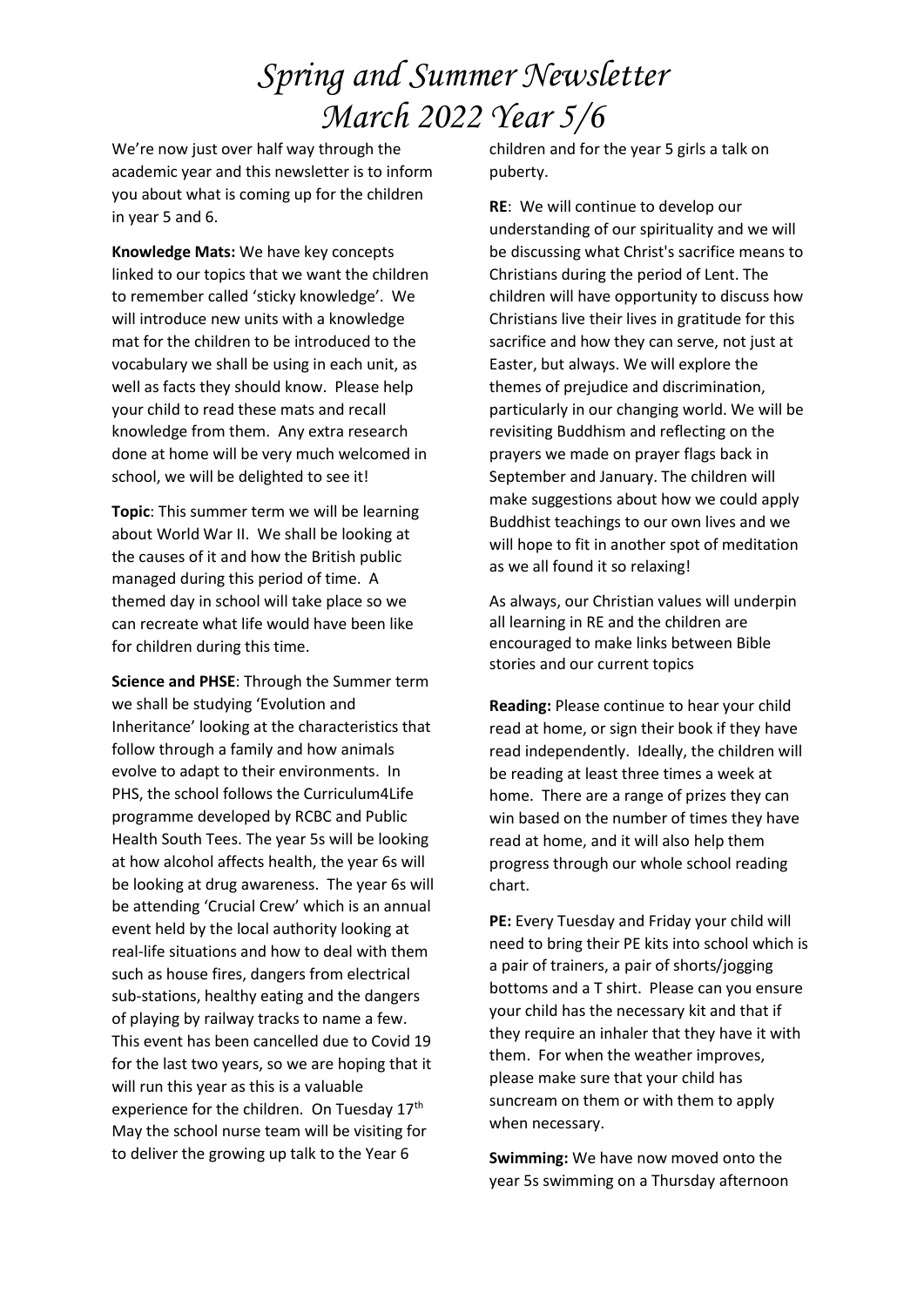## *Spring and Summer Newsletter March 2022 Year 5/6*

and we are continuing to work through this large cohort so they can swin 25 metres before they leave St. Peter's. For the children attending, letters will be forwarded to parents via Parent Mail.



**Homework:** On Tuesdays your child will receive their Literacy homework which is due in on Wednesday. On Wednesday they will receive Numeracy homework which is due in on Thursday. On a Friday they will receive both Literacy and Numeracy homework which is due in the following Monday.

**Spellings:** In Miss Foster's literacy classes spellings are given out on a Monday, which they will be tested on a Friday. Mrs Boag's receive theirs on a Friday, for a test on the following Friday.

It is important that your child completes the homework set as it supports the work that they do in class. Please contact any of the teaching staff if there are any problems with the homework that has been set.

**MFC Foundation:** We are delighted to say that all three classes will be working with MFC Foundation to complete a **10 week Careers and Enterprise programme**. This programme provides pupils with a core programme of learning, focusing on careers and enterprise topics. Aiming to enhance the life, career and employment chances of every child in the Tees Valley. This is starting just before the Easter holidays.

**MFC Foundation supporting transition:** For those children who are going to attend Freebrough Academy, they are currently being supported by a member of staff from

MFC Foundation, who will go on to support them for their first six months at Freebrough to help them adjust and support them during transition. Mia, who is working alongside Mr Ormerod in PE on a Tuesday, is getting to know the children and this will lead onto more bespoke group work with the Freebrough children, later on in the term.

**Online Safety:** Please refer to the school's website for parent's guides on using apps, anything you are wanting more specific help with please contact Miss Foster who shall support you. PCSO Eric Barrett will be visiting the children on Wednesday 18<sup>th</sup> May to discuss the issues surrounding online safetysuch as online bullying, age-relevant apps and video games, online gaming, spam emails and other issues that may occur when using the internet. There will also be a parent's meeting on Tuesday 5<sup>th</sup> July. Further details to follow.

**Residential visit to Boggle Hole:** As part of our SATs preparation, we shall be going to Boggle Hole for a weekend of SATs revision to help the children be as prepared as they can be for the SATs. This is from Friday 25<sup>th</sup> March-Sunday 27<sup>th</sup> March. We shall leave school after lunchtime on the Friday and be returning to school for 11am on the Sunday.



**SATs**: The SATs for the year 6 pupils will be starting on Monday 9<sup>th</sup> May 2022 with the SPAG test, Tuesday 10<sup>th</sup> May Reading, and Maths on the Wednesday 11<sup>th</sup> and Thursday